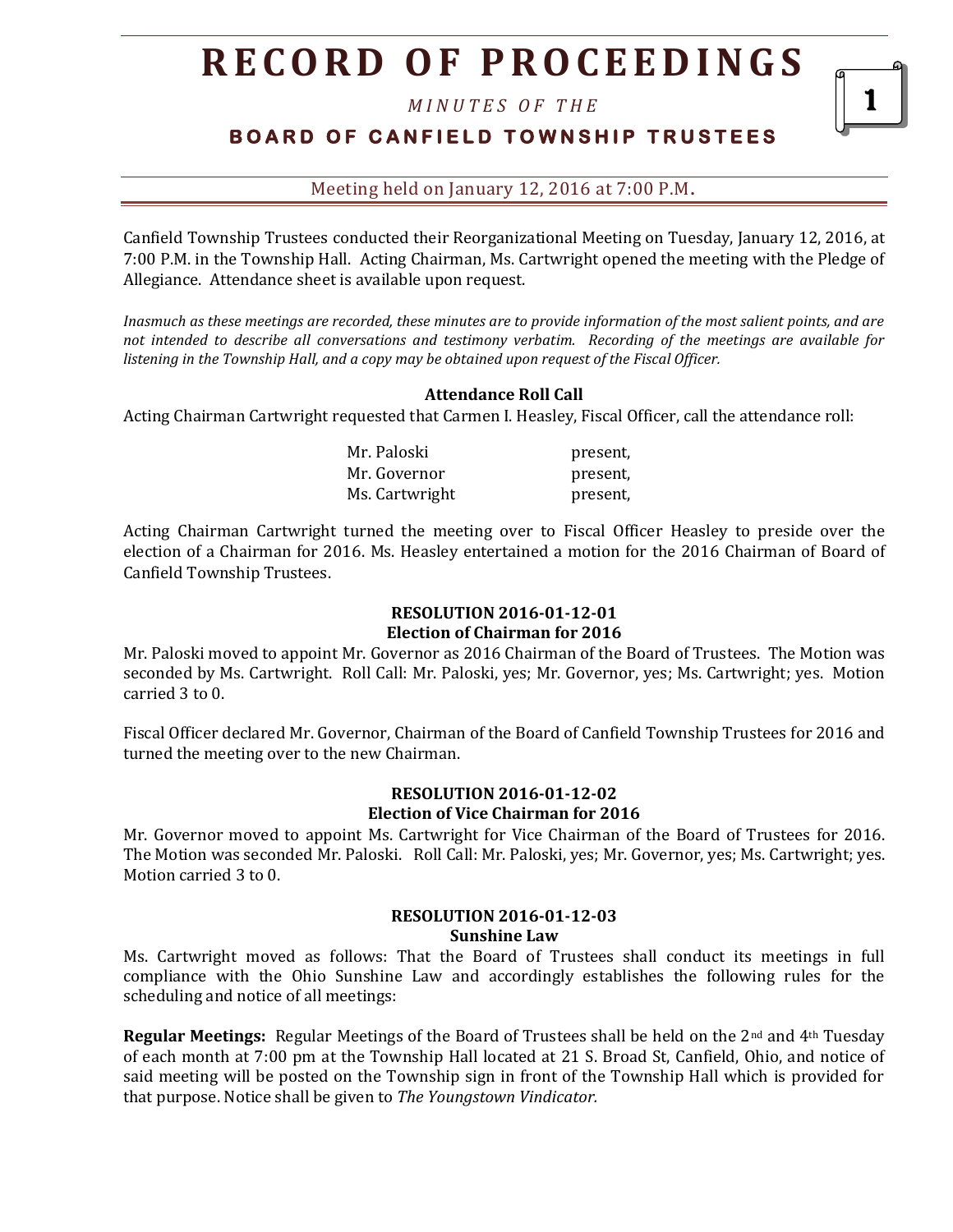*M I N U T E S O F T H E* 

2

# **B O A R D O F C A N F I E L D T O W N S H I P T R U S T E E S**

## Meeting held on January 12, 2016 at 7:00 P.M**.**

**Special/Emergency Meeting:** Notice of special meetings of the Board of Trustees shall be given by posting advance written notice of the meeting by posting on the Township sign in front of the Township Hall which is provided for that purpose. Additionally, notice of all special meetings will be given to *The Youngstown Vindicator* and when possible any other media that requests the same. Notice of a special meeting shall be given at least 24 hours in advance of the meeting, except in an emergency in which case the notice shall be given as soon as possible.

**Content of Notice:** Notice of Special Meetings of the Board of Trustees shall contain the following information: 1) Date 2) Time 3) Place and 4) Purpose of the meeting.

**Written Notice Up On Request:** Additionally, the Township will provide advance written notice of special meetings to anyone who provides their request verbally or in written form to the Fiscal Officer or designee and provides an Email address, self–addressed pre-paid envelopes or postcards.

The Motion was seconded by Mr. Governor. Roll Call: Mr. Paloski, yes; Mr. Governor, yes; Ms. Cartwright; yes. Motion carried 3 to 0.

#### **RESOLUTION 2016-01-12-04 Legal Counsel**

Mr. Governor moved to approve Mahoning County Prosecutors according to ORC 309.09A as the Township's first legal counsel and hire outside legal counsel as needed in accordance with the Counsel's expertise. The Motion was seconded by Ms. Cartwright. Roll Call: Mr. Paloski, yes; Mr. Governor, yes; Ms. Cartwright; yes. Motion carried 3 to 0.

#### **RESOLUTION 2016-01-12-05**

#### **Requesting Advances from the County Auditor**

Mr. Governor moved for approval for the Fiscal Officer to request advances from the Mahoning County Auditor for all property and local tax collections as funds become available. The Motion was seconded by Ms. Cartwright. Roll Call: Mr. Paloski, yes; Mr. Governor, yes; Ms. Cartwright; yes. Motion carried 3 to  $\theta$ .

#### **RESOLUTION 2016-01-12-06 Parking Ban**

Mr. Governor moved to continue to use the emergency parking ban as established in 2009 as provided by ORC 505.17. The Motion was seconded by Ms. Cartwright. Discussion: Ms. Cartwright noted that Chairman will need to call each station notifying them that a ban is in place. Roll Call: Mr. Paloski, yes; Mr. Governor, yes; Ms. Cartwright; yes. Motion carried 3 to 0.

### **RESOLUTION 2016-01-12-07 Appointment of Union Liaison**

Ms. Cartwright moved to appoint Mr. Governor as the Union Liaison. The Motion was seconded by Mr. Paloski. Roll Call: Mr. Paloski, yes; Mr. Governor, yes; Ms. Cartwright; yes. Motion carried 3 to 0.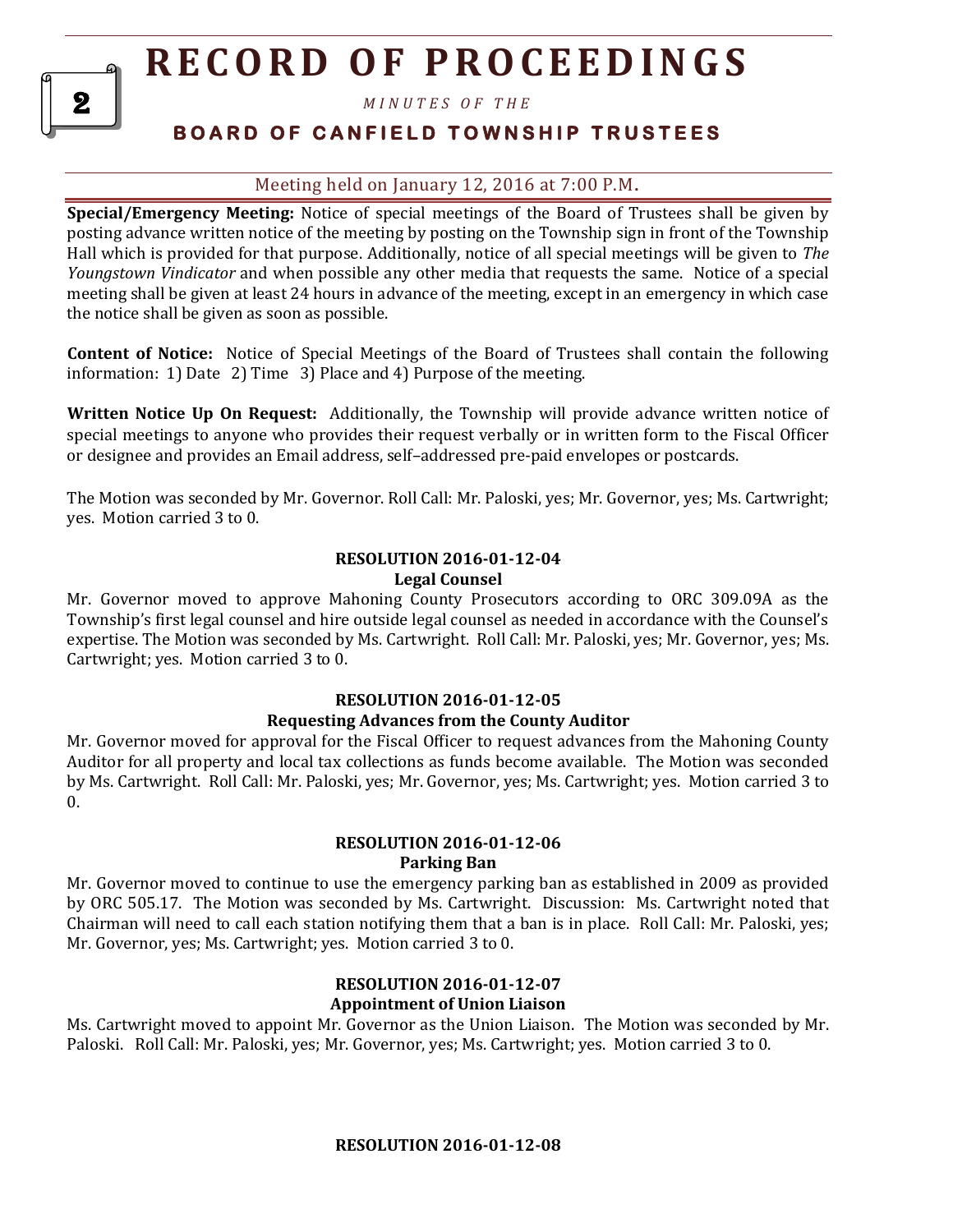*M I N U T E S O F T H E* 

**BOARD OF CANFIELD TOWNSHIP TRUSTEES** 

Meeting held on January 12, 2016 at 7:00 P.M**.**

#### **Trustee Appointment to Cardinal Joint Fire District Board**

Mr. Governor moved to appoint Ms. Cartwright as the representative to the Cardinal Joint Fire District Board. The Motion was seconded by Ms. Cartwright. Roll Call: Mr. Paloski, yes; Mr. Governor, yes; Ms. Cartwright; yes. Motion carried 3 to 0.

#### **RESOLUTION 2016-01-12-09 Bureau of Workers' Compensation**

Mr. Governor moved to appoint Mr. Paloski as its' representative for the Bureau of Workers' Compensation (BWC) business including overseeing BWC requirements, attending conferences, setting personnel safety meetings, promoting employer/employee safety practices thus allowing the Township to qualify for available premium discounts. The Motion was seconded by Ms. Cartwright. Roll Call: Mr. Paloski, yes; Mr. Governor, yes; Ms. Cartwright; yes. Motion carried 3 to 0.

#### **RESOLUTION 2016-01-12-10**

#### **Trustee Representative to District Board of Health Advisory Council**

Ms. Cartwright moved to appoint Mr. Governor as representative, and Ms. Cartwright as alternate, to the Mahoning County District Board of Health Advisory Council. The Motion was seconded by Mr. Governor. Discussion: Ms. Cartwright noted that according to ORC 3709.03 General Health District Advisory Council the Chairman of the Board (or President) of the Board of Trustees will serve as the representative and the Board can appoint an alternate if the Chairman isn't able to attend. Roll Call: Mr. Paloski, yes; Mr. Governor, yes; Ms. Cartwright; yes. Motion carried 3 to 0.

#### **RESOLUTION 2016-01-12-11**

#### **Compensation for Zoning Commission**

Ms. Cartwright moved to compensate members of the Zoning Commission at \$30.00 for each meeting or workshop attended. The Motion was seconded by Mr. Governor. Discussion: Mr. Governor clarified that it does include the alternates. Fiscal Officer noted that all in attendance will be paid for attending that meeting. Roll Call: Mr. Paloski, yes; Mr. Governor, yes; Ms. Cartwright; yes. Motion carried 3 to 0.

#### **RESOLUTION 2016-01-12-12 Compensation for Zoning Board of Appeals**

Ms. Cartwright moved to compensate each **voting** member of the Zoning Board of Appeals at a rate of \$30.00 for each completed case heard. All members including alternates will be compensated \$30.00 for any workshops attended. The Motion was seconded by Mr. Governor. Discussion: Ms. Cartwright noted that if the Appeals Board hears 3 cases in one evening, but only votes on 2 and continues 1 then Board members who voted on a case will receive \$30 for the two cases they voted on or completed, however they won't be compensated for the case that is continued until the case has been completed. Fiscal Officer asked for clarification that if an alternate is in attendance and doesn't vote, then that member will not be paid. Ms. Cartwright noted that is correct; the alternate will not be paid…only the voting members on the Zoning Board of Appeals will be paid. Roll Call: Mr. Paloski, yes; Mr. Governor, yes; Ms. Cartwright; yes. Motion carried 3 to 0.

3